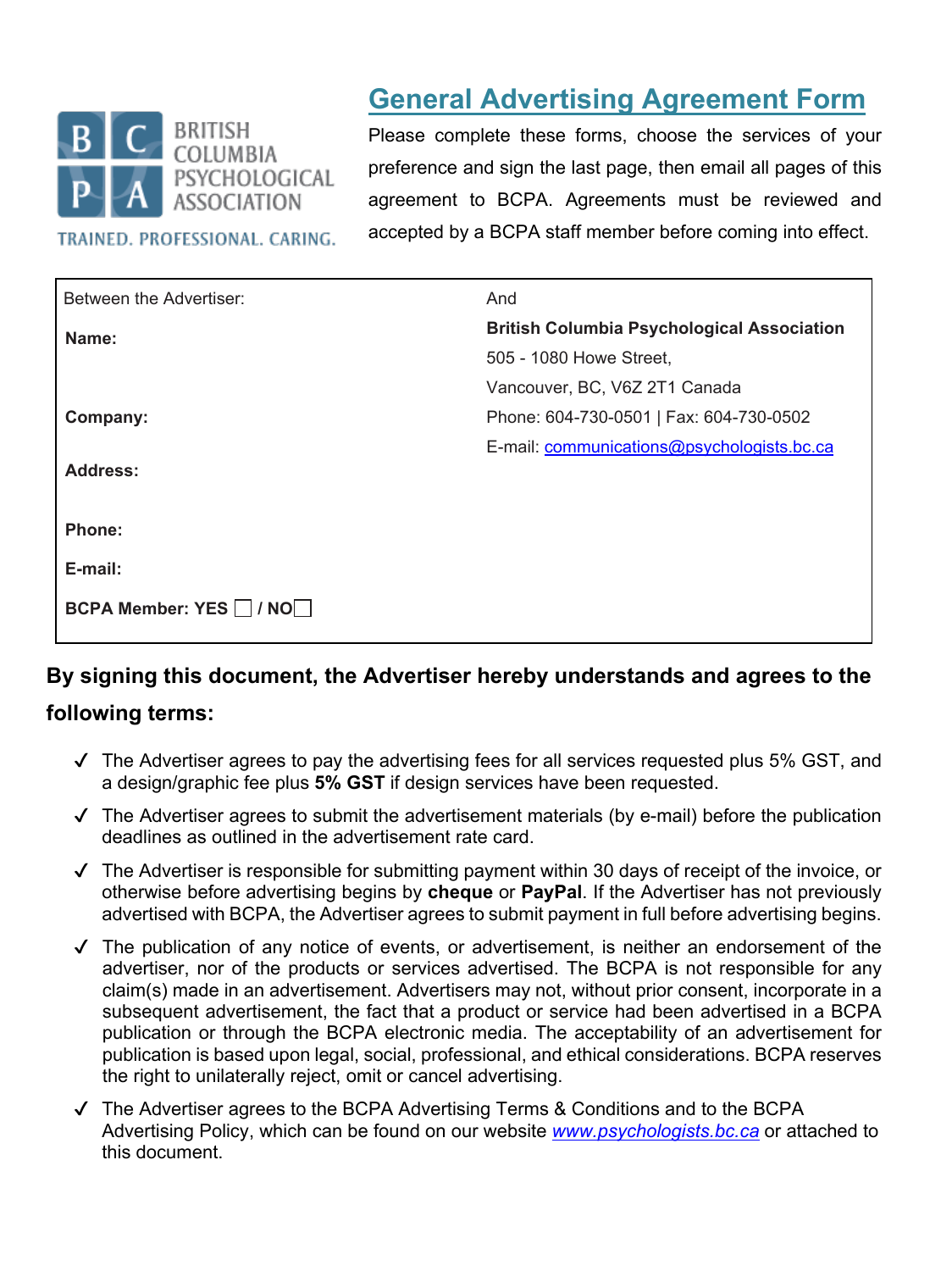# **Eblast and Web classified announcements**

- The **Eblast** is our e-mail announcements sent to all our members every Monday.
- **Web Classified** adverts are posted for a minimum of a month.

### **Submissions Requirements:**

- ✔ **200 words** maximum
- ✔ Include a headline
- ✔ Text format: .doc or similar
- ✔ Images format: .JPEG or .PNG

### *Please mark the advertising services of your choice:*



| REGULAR RATES                                                     | DUPA MEMBER RATES                                                 |
|-------------------------------------------------------------------|-------------------------------------------------------------------|
|                                                                   | (25% DISCOUNT)                                                    |
| $1x $190.00 (+GST)$<br>$3x $484.00 (+GST)$<br>$5x $760.00 (+GST)$ | $1x $142.00 (+GST)$<br>$3x $363.40 (+GST)$<br>$5x $570.00 (+GST)$ |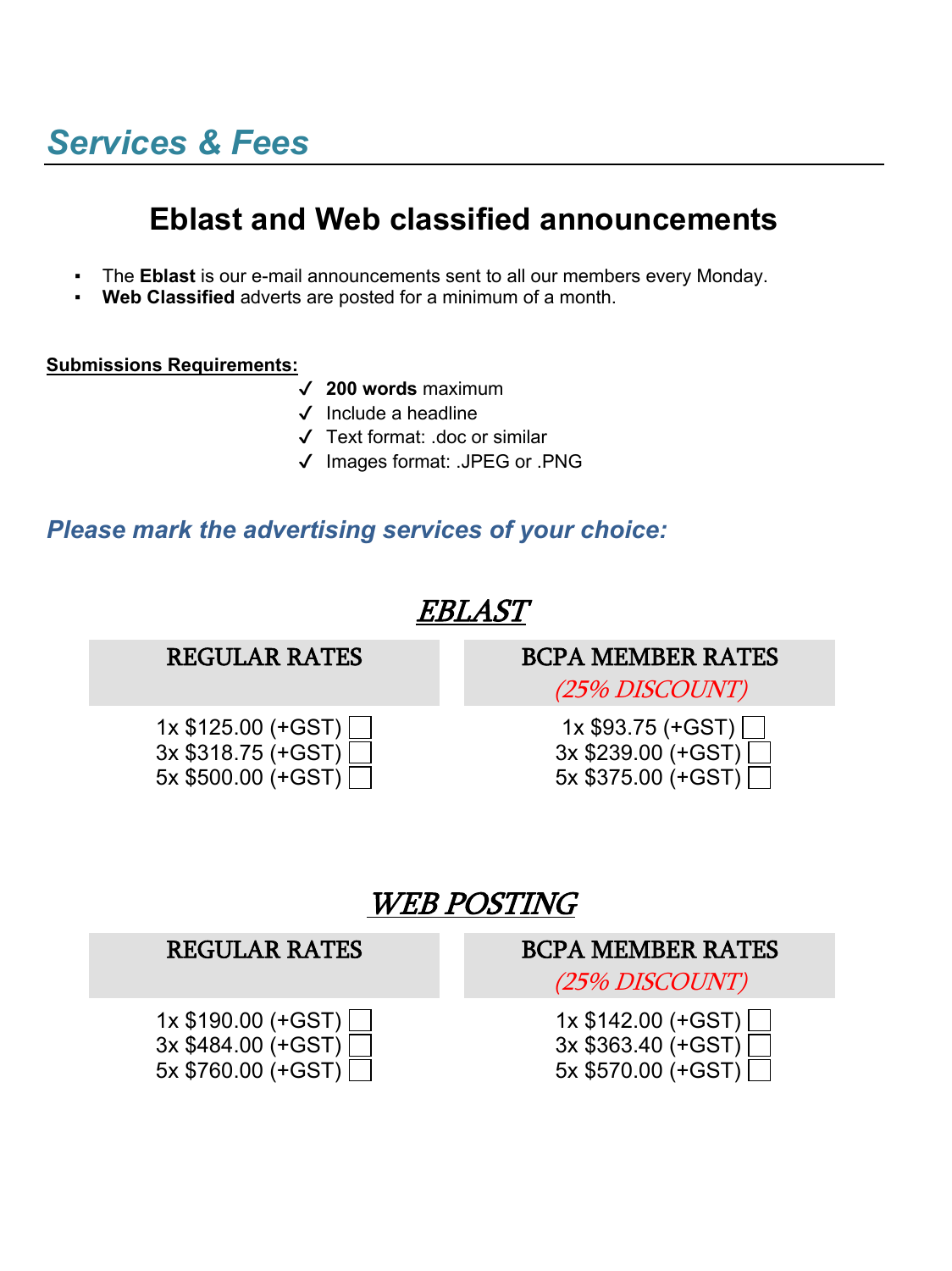# **The BC Psychologist advertisement**

Our biannual publication is a great channel to connect with approximately a thousand of BC Psychologists. Each edition has a virtual and a printed version. We mail the colour copies to those members who have agreed to it (50% of our readers).



| PUBLICATION DATES          | <b>BOOKING DEADLINES</b> |
|----------------------------|--------------------------|
| March $31st$ Jan $18th$    |                          |
| September 30 <sup>th</sup> | July 16 <sup>th</sup>    |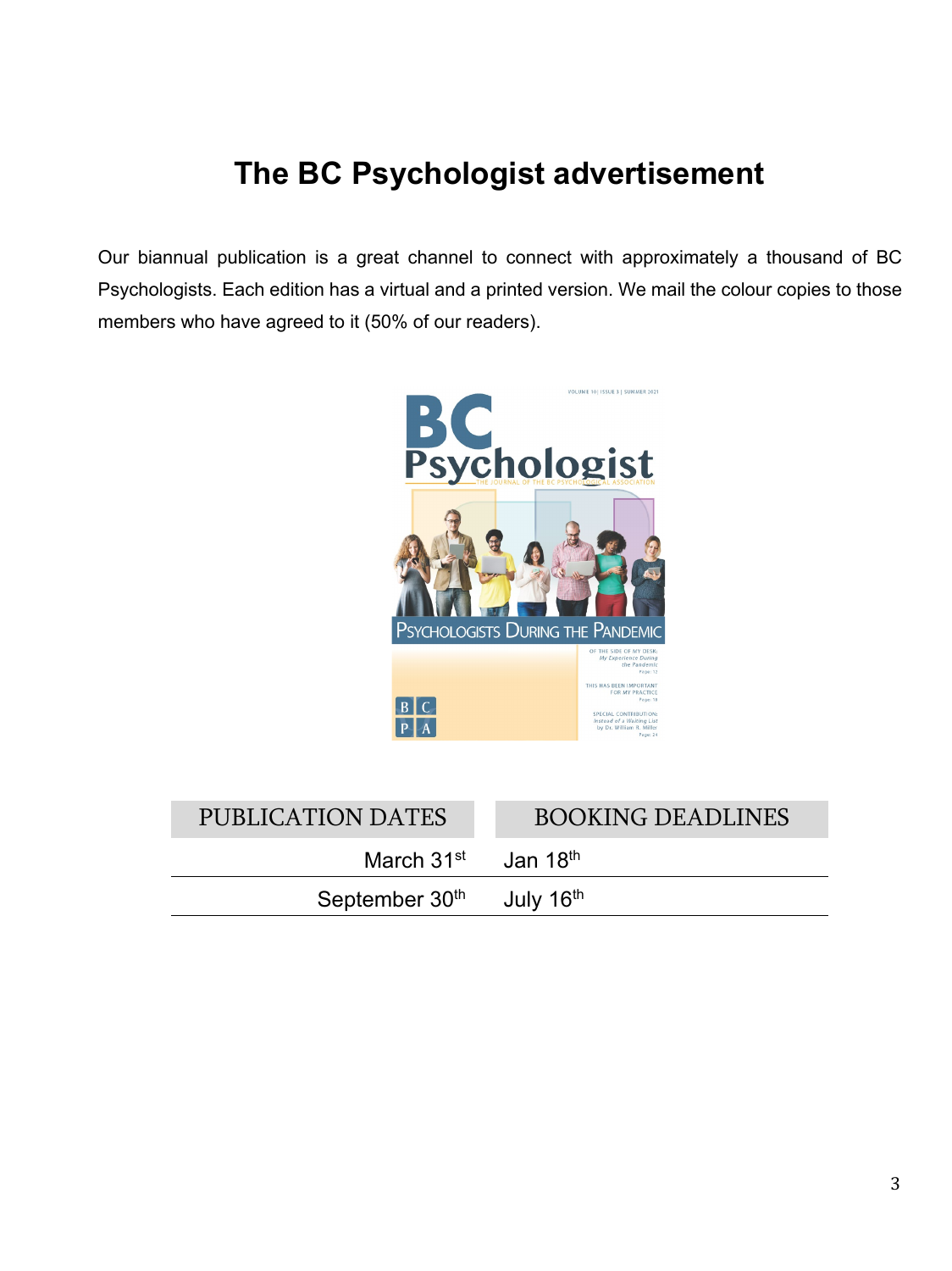## *Please mark the advertising services of your choice:*

# ¼ PAGE

- Colour
- Inside
- Width 4.25" x Height 5.75" (0.25" bleed)

### BCPA MEMBERS RATES

(15% discount)

- 1 issue x  $$251.00$  (+GST)
- 2 issues x  $$401.00$  (+GST)

 $\overline{\phantom{a}}$ 

## REGULAR RATES

- 1 issue x  $$295.00 (+GST)$
- 2 issues x  $$472$  (+GST)  $\Box$

## 1/2 PAGE

- Colour
- Inside
- Vertical: Width 4.25" x Height 11.5" (0.25" bleed)
- Horizontal: Width 8.5" / height 5.75" (0.25" bleed)

### BCPA MEMBERS RATES

(15% discount)

- 1 issue x  $$476.00$  (+GST)
- 2 issues x  $$762.00$  (+GST)

\_\_\_\_\_\_\_\_\_

### REGULAR RATES

- 1 issue x  $$560.00$  (+GST)
- 2 issues x  $$896.00(+GST)$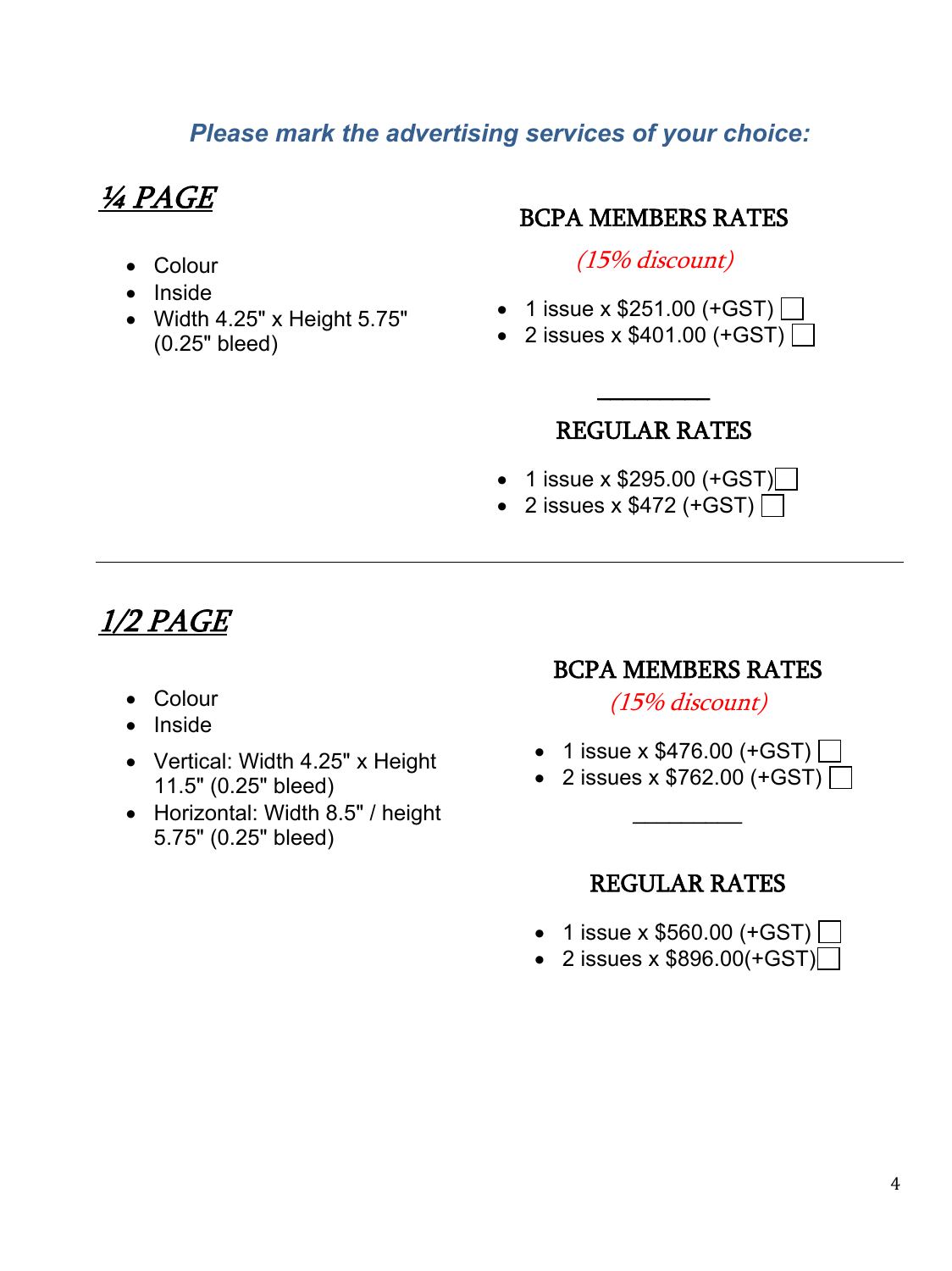# FULL PAGE

- Colour
- Width 8.5" / Height 11.5" (with 0.25" bleed all around

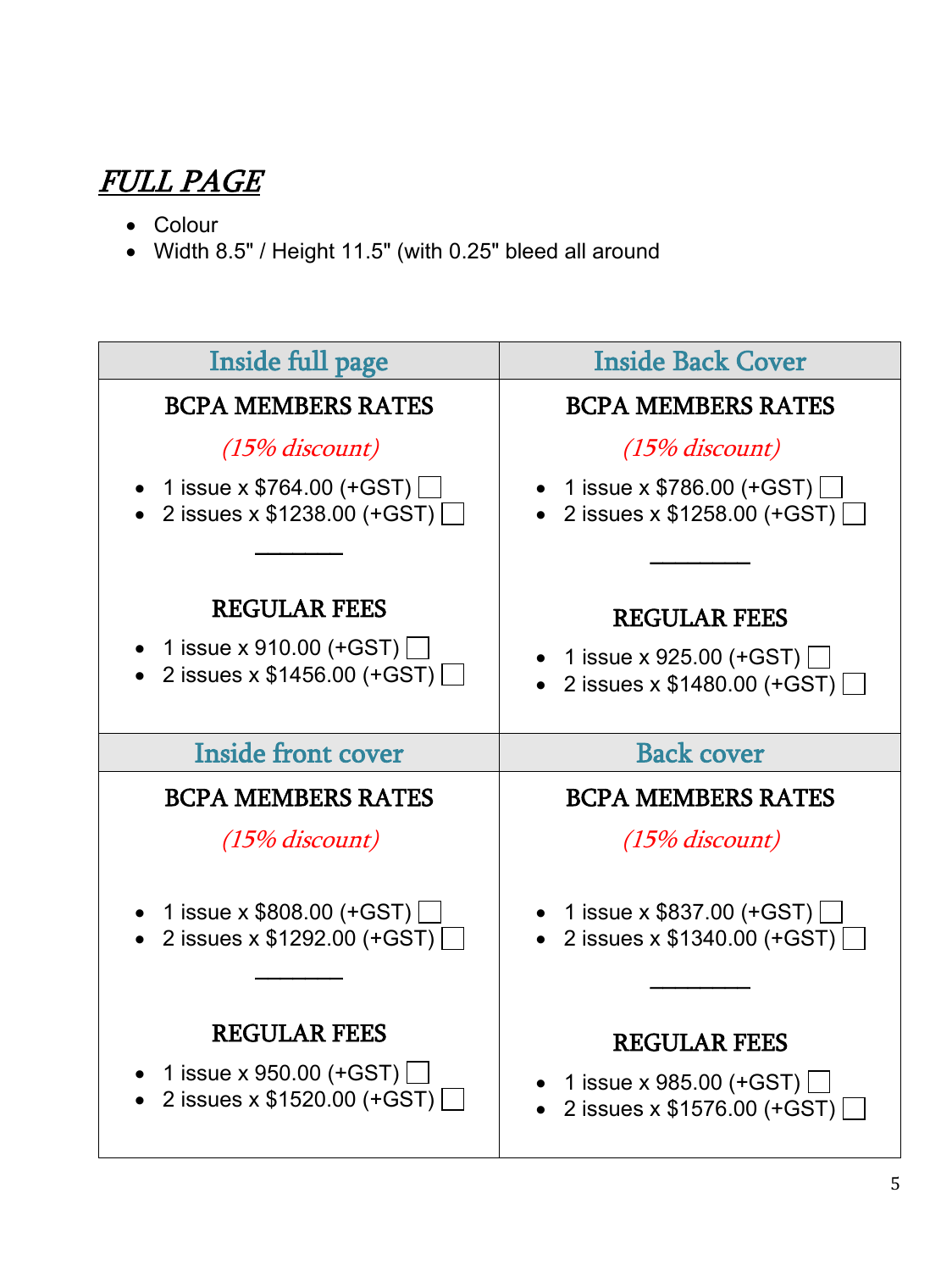• Please estate posting or announcement dates or period you wish your advert to be published:

• Any observations:

• How did you hear about our advertising services?

*NOTE:* 

Repeat ads must be booked all at once to receive volume discounts.

Ī

Signature Date (M/D/Y)

Name (print)